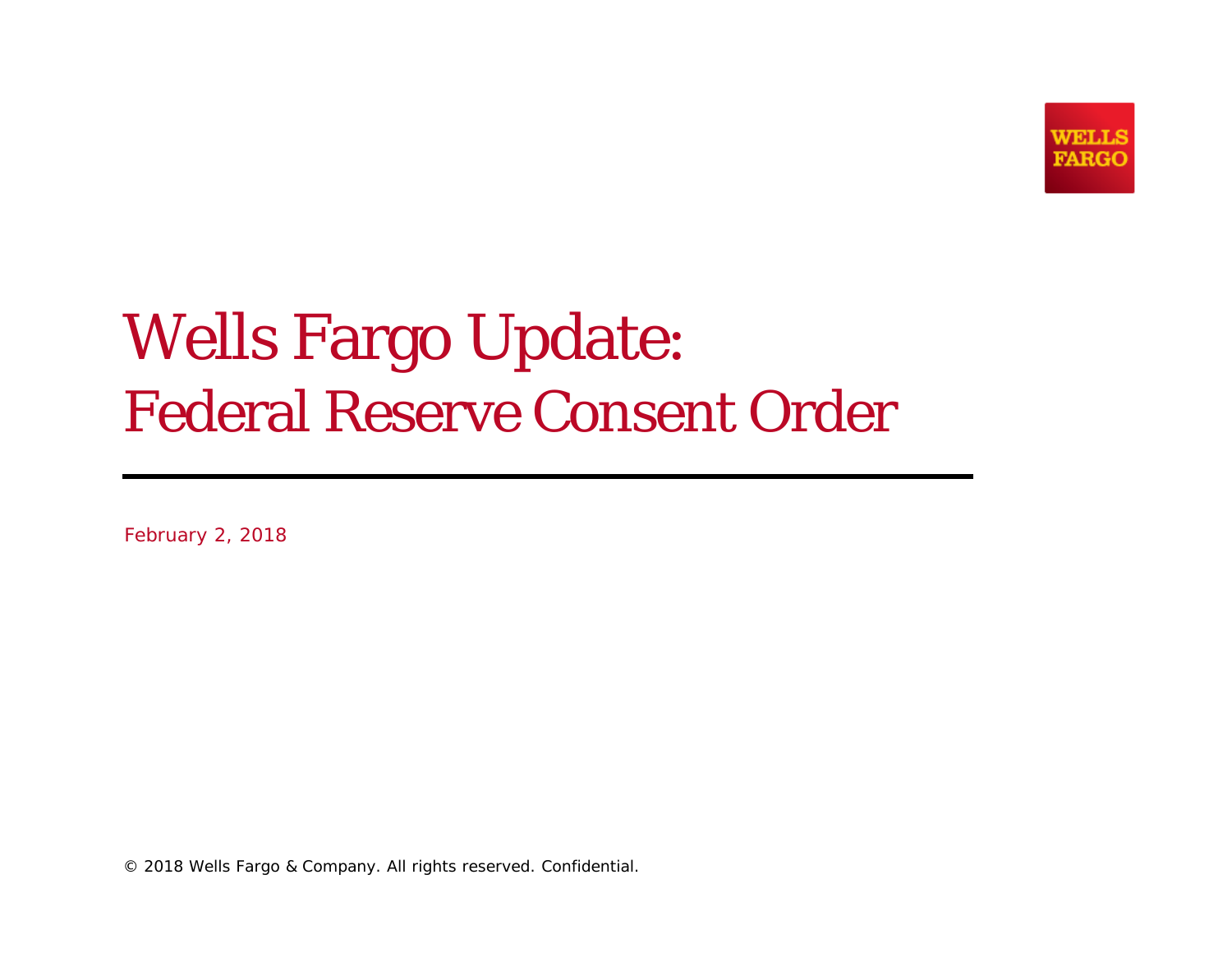## Federal Reserve Consent Order summary

- Wells Fargo entered into a Consent Order with the Board of Governors of the Federal Reserve System on February 2, 2018, relating to our governance oversight, and compliance and operational risk management program, which relates to prior issues including our sales practices announcement on September 8, 2016
- The Federal Reserve acknowledges that Wells Fargo has already taken steps to address deficiencies in corporate governance and risk management, and has implemented improvements in both
- Within 60 days, the Board and the Company must submit plans to the Federal Reserve that leverage existing plans and efforts already underway to:
	- Further enhance the Board's effectiveness in carrying out its oversight and governance of the Company (Governance Plan)
	- Further improve the firm wide compliance and operational risk management program (Risk Management Program Plan)
- Once we adopt and implement these two plans as approved by the Federal Reserve, we will engage independent third parties to conduct an initial risk management review by September 30, 2018
- Until the Governance and Risk Management Program plans are adopted and implemented, and the first third party review is completed to the satisfaction of the Federal Reserve, our total asset size will be limited as follows:
	- Effective 2Q18, Wells Fargo's total consolidated assets must be held to the December 31, 2017 level
		- We have flexibility to optimize our Balance Sheet while we continue to help our customers succeed financially (See pages 5 and 6 for additional information)
- Subsequently, after the asset cap has been lifted, and we have integrated the risk management program improvements, we will engage in a second third-party review to assess the efficacy and sustainability of the improvements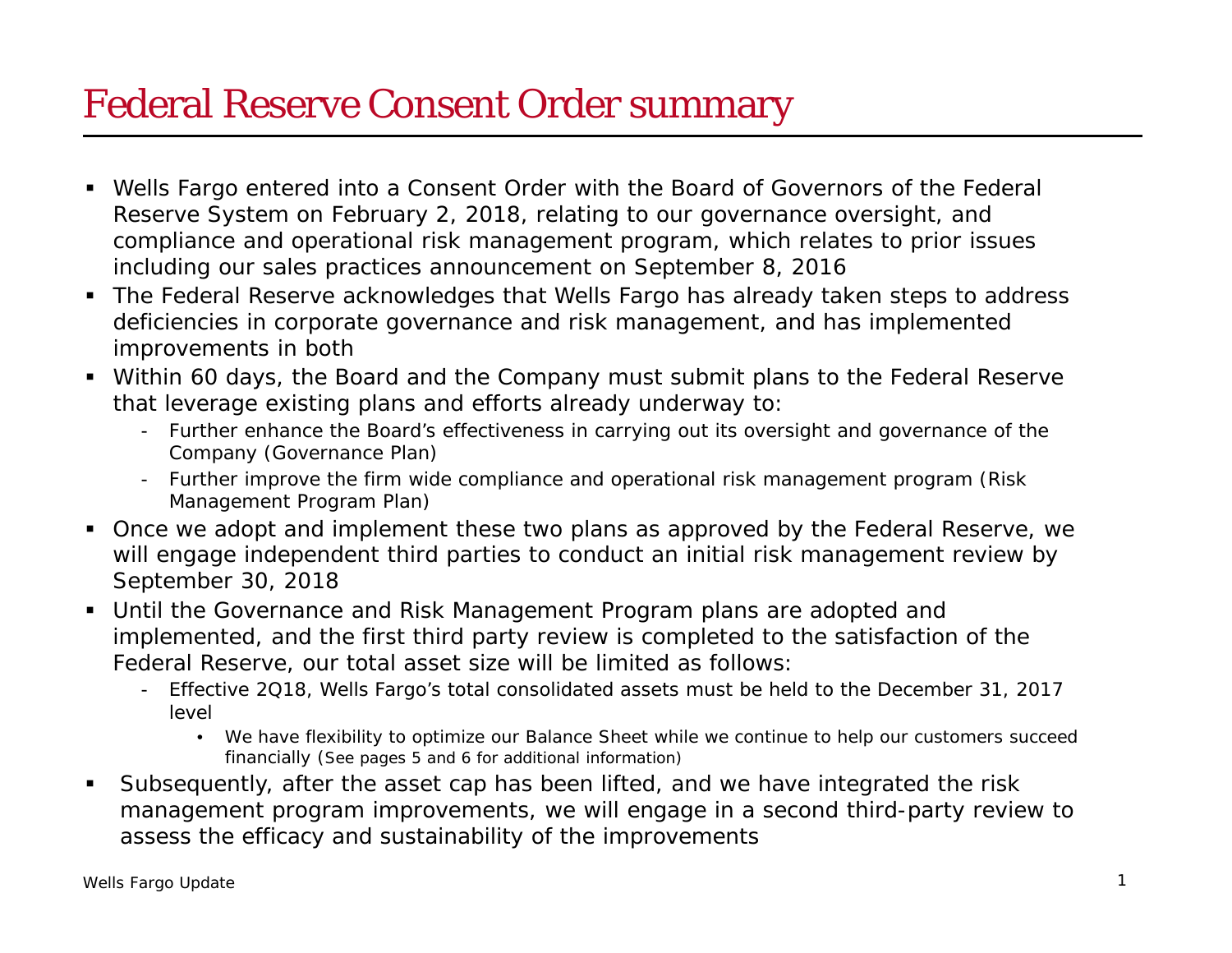## Relevant risk management enhancements already underway

- Over the last 17 months, we continued our focus and accelerated progress on the governance, compliance and operational risk issues referenced in the Federal Reserve's Consent Order, and we agree with the assessment that our work is not yet complete
	- Much of the foundational work has been completed, as issues related to these functions were previously identified by regulators, or were self-identified
- Concurrently, we have made meaningful changes to our operating model that further strengthen our governance and risk management, which include:
	- Strengthened Board governance and oversight
	- Centralized control functions
	- -Improved team member leadership and staff expertise including through external hires
	- Increased investment spending and resources to address compliance and operating risk deficiencies
- We are building on our progress to date and leveraging our experience in risk management areas where we have excelled or made substantial improvements (e.g., credit/market risk, model risk, capital stress testing, liquidity risk management including TLAC, resolution planning), and we are confident that we are addressing the issues cited in the Consent Order
- As we execute on these plans and manage to the asset cap, we will continue to serve our customers' financial needs including saving, borrowing and investing, as we help them succeed financially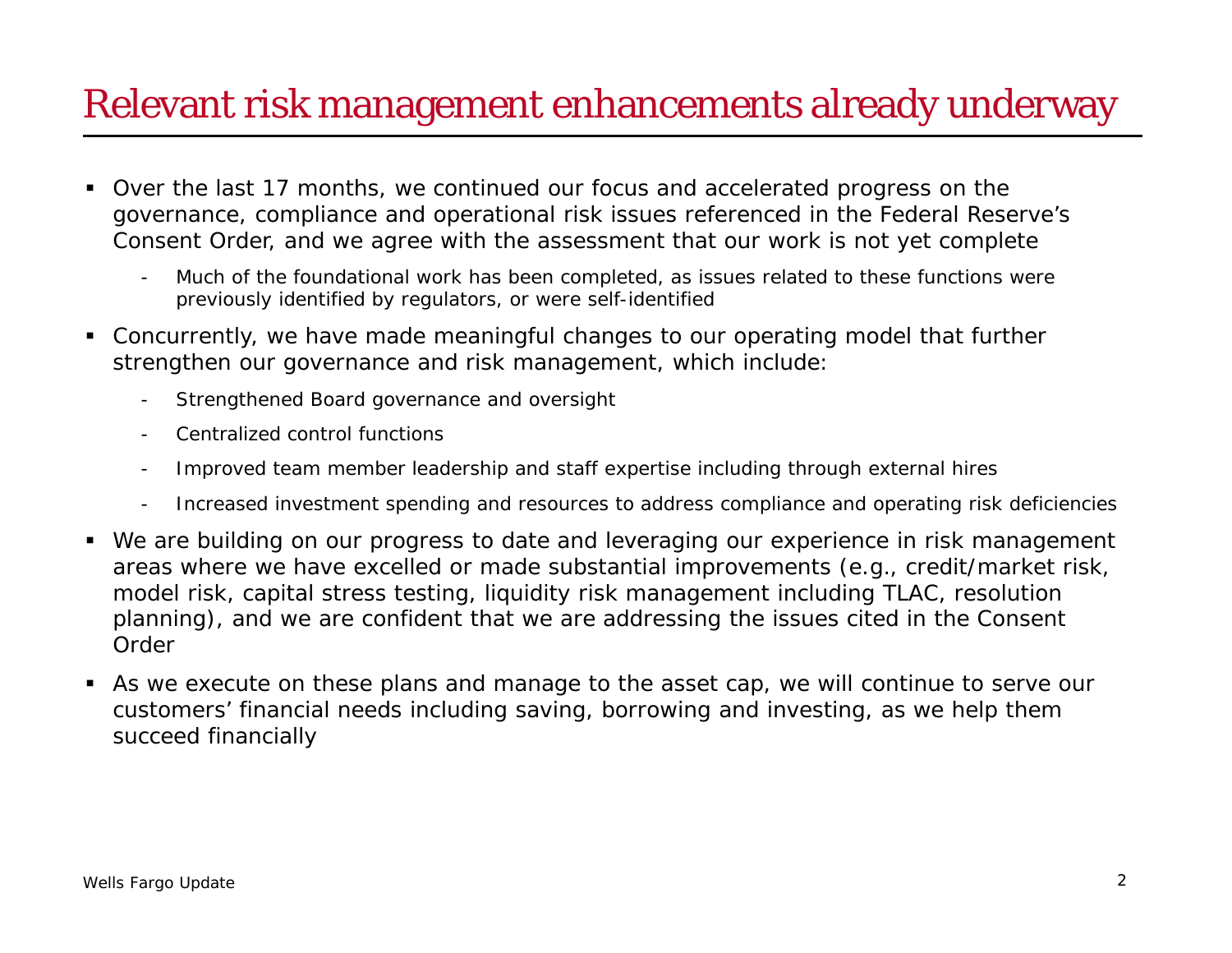## Board actions taken to enhance structure and oversight

*The Board has made significant changes to its leadership, composition, and governance practices that resulted from a thoughtful and deliberate process informed by the Board's comprehensive self-evaluation process and the Company's engagement with shareholders and other stakeholders.* 

### **Key Changes Made to Board Structure, Composition, and Oversight**

### **Board Leadership Structure Board Composition Governance Practices**

- **Separated the roles of Chairman and CEO**
- **Amended By-Laws to require an independent Board Chair**
- **Elected new independent Chair**, Elizabeth "Betsy" Duke (former member of the Federal Reserve Board of Governors) effective January 1, 2018
- **Significant Board refreshment**  Elected 6 new independent directors and 5 directors retired in 2017; planned refreshment of an additional 4 directors in 2018, with the retirement of 3 of those directors occurring by the 2018 Annual Meeting
- **Majority of independent directors (8) have been added since 2015**
- **Enhanced skills and experience represented on Board**, including financial services, risk management, technology/cyber, regulatory, human capital management, finance, accounting, consumer and social responsibility
- **2017 Board self-evaluation facilitated by a third party (Mary Jo White, former Chair of the SEC)** following 2017 annual meeting and in advance of typical year-end timing
- **Board Chair and Committee Chairs focused on agenda planning and managing information flow and management reporting** to the Board
- Board continues to work with management to enhance and focus Board presentations and materials

- Robust annual Board and selfevaluation process includes the individual contributions of directors
- **Succession planning and Board** refreshment
- **Recruitment of new directors to complement the existing skills and experience** of the Board in areas identified through its self-evaluation process while maintaining an appropriate balance of perspectives and experience

### **Board Composition Evaluation <b>Reconstitution Committees Reconstitution of Key Committees**

### **Risk Committee**

- **Karen Peetz appointed as new Chair**
- Added 4 directors (Maria Morris, Karen Peetz, Juan Pujadas, Suzanne Vautrinot)
- Enhanced financial services, compliance, risk, operational, cyber, and technology experience with new composition
- 4 members have risk management expertise meeting Federal Reserve enhanced prudential standards for large U.S. bank holding companies
- Consolidated oversight of second line of defense risk management activities under the Risk Committee
- $\blacksquare$  Established 2 subcommittees focused on (1) compliance risk and (2) technology/cyber risk and data governance and management

### **Governance and Nominating Committee**

- **Donald James appointed as new Chair**
- n Added 2 directors (Duke and James)
- **Enhanced financial services, corporate** governance, and regulatory experience with new composition

### **Human Resources Committee**

- Added 2 directors (Peetz and Ron Sargent)
- Enhanced oversight responsibilities to include human capital management, culture, and ethics
- Continues to oversee our incentive compensation risk management program which was expanded to include a broader population of team members and incentive plans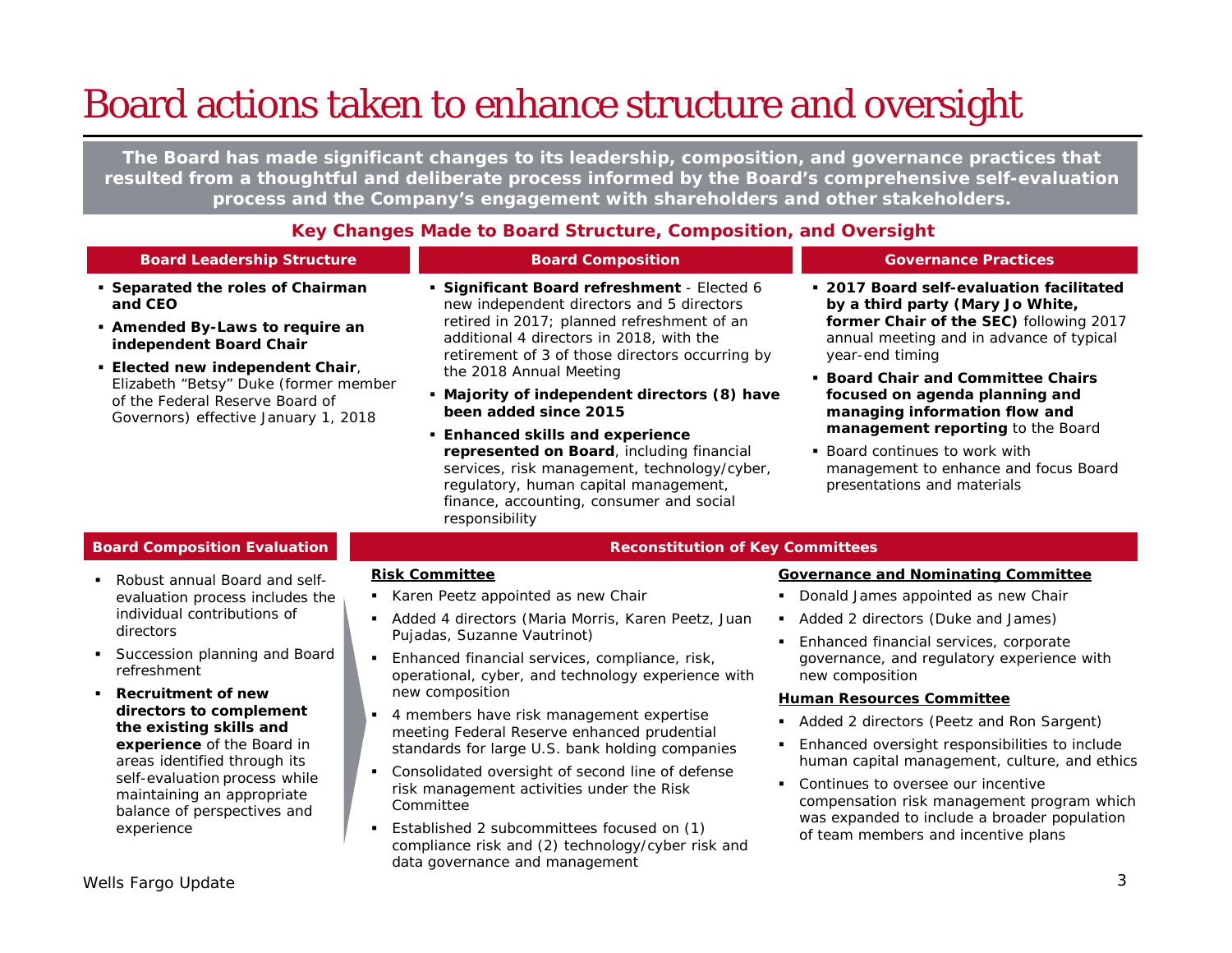## Actions taken to strengthen Risk Management organization

- Following the centralization of risk management functions in 2017, we designed and are implementing a fully integrated operating model for risk management that covers all business groups and enterprise staff groups (including Corporate Risk)
	- As a part of this transformation, we are currently executing comprehensive plans that address our compliance and operational risk management programs, organizations, processes, technology and controls
- Hired external talent to strengthen our capabilities and address deficiencies:
	- Chief Operational Risk Officer, Mark D'Arcy, joined February 2017; previously Global Head of Operational Risk at State Street
	- Chief Compliance Officer (CCO), Mike Roemer, joined January 2018; previously CCO at Barclays
	- Head of Regulatory Relations (new position), Sarah Dahlgren, joining March 2018; currently a Partner at McKinsey & Company in their risk practice, and previously a 25 year veteran of the Federal Reserve Bank of N.Y.
	- Hired more than 2,000 new external team members in Risk Management in 2016 and 2017
- $\blacksquare$  Established dedicated groups focused on key risk control areas and moved proven senior talent into new roles leading those groups:
	- Established a Conduct Management Office in January 2017, responsible for managing conduct risk and driving consistency in the way Wells Fargo receives, researches, resolves, and oversees allegations and customer complaints
	- Created an Enterprise Data Management function in September 2017, responsible for defining the infrastructure, business source systems and governance of all company data
	- Formed a Comprehensive Customer Remediation Group in November 2017, responsible for developing and implementing consistent enterprise standards for remediation across all consumer products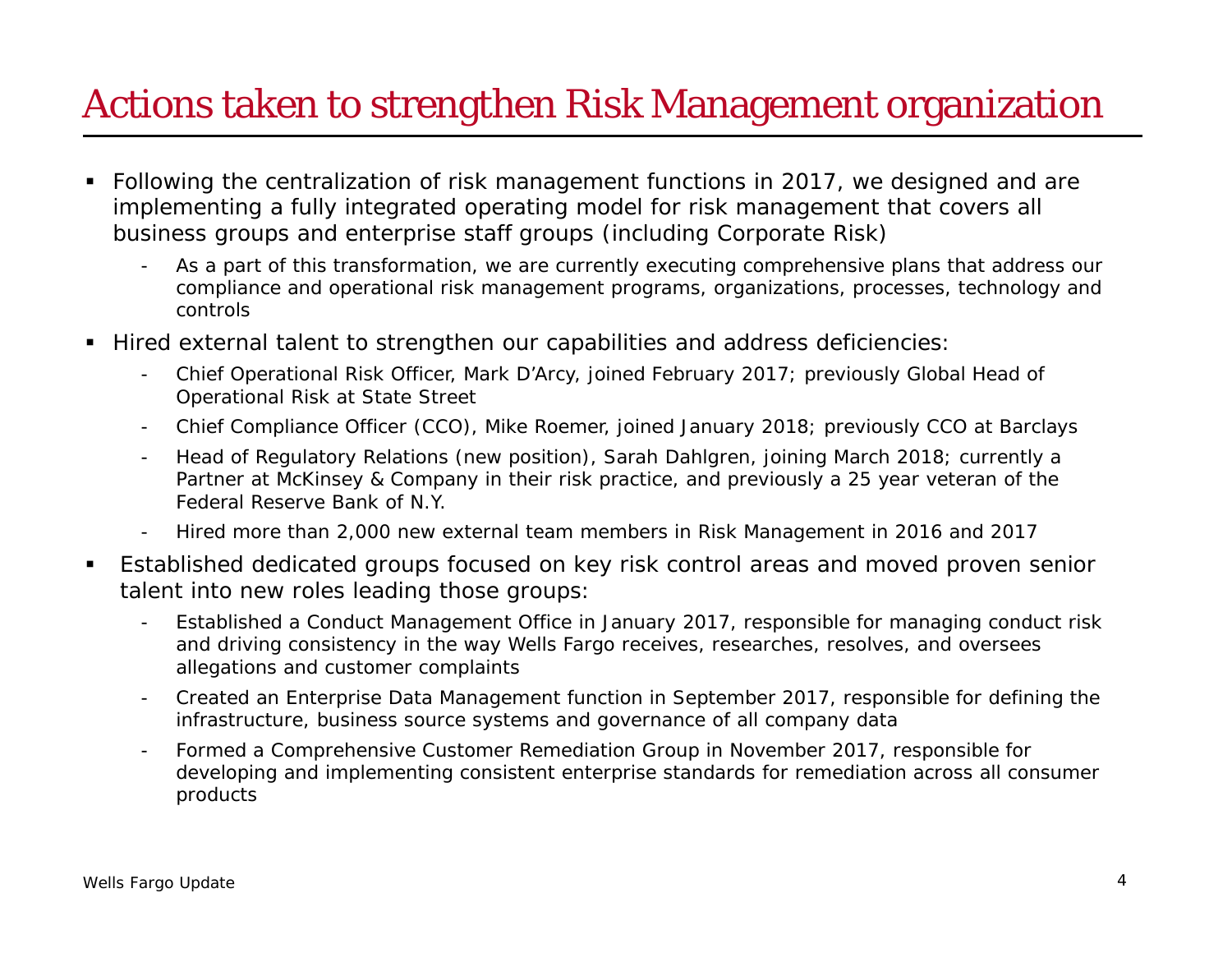### Balance Sheet flexibility should minimize customer impact of the asset cap

- Effective 2Q18, Wells Fargo's total consolidated assets will be held to the December 31, 2017 period-end level of \$2.0 trillion
	- - Compliance will be measured on a 2-quarter daily average basis, which allows for management of temporary fluctuations
- Asset cap will remain in effect until we have finalized, adopted and implemented the enhanced plans for governance and risk management to the satisfaction of the Federal Reserve, and the first third-party review has been completed
- $\blacksquare$  Our Balance Sheet scale provides us with flexibility to manage within the asset cap to serve our customers' financial needs and generate a competitive Return on Equity (ROE) for shareholders
	- - Certain portfolios that have been net interest income-enhancing and ROE beneficial, yet dilutive to Return on Assets (ROA), have grown as a result of our strong leverage ratio position
	- - Until the asset cap is removed, we intend to temporarily limit some of these activities by actions that:
		- • Can be taken in a relatively short period of time, which will enable us to continue to grow traditional loans and deposits
		- •Would be expected to impact only a modest percentage of the total Balance Sheet
		- •Would be expected to impact only a portion of the portfolios currently under consideration
	- Page 6 provides examples of portfolios under consideration for possible Balance Sheet optimization activities, though the actual actions we take will be dependent upon underlying business trends and/or strategies

With \$2.0 trillion in assets, our scale provides us with the flexibility to continue to serve our customers' financial needs including saving, borrowing and investing, and to deliver a competitive ROE for shareholders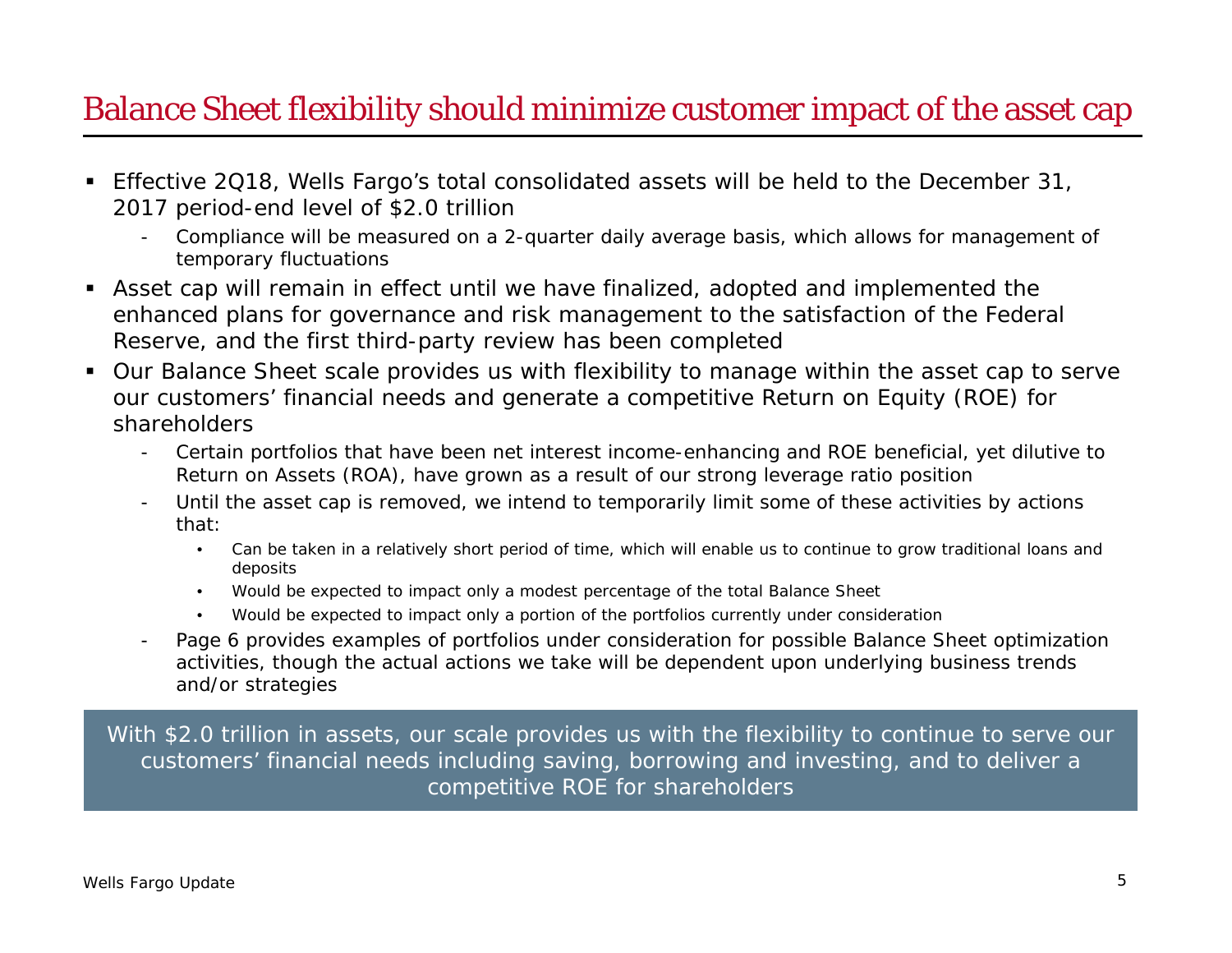## Examples of Balance Sheet flexibility

Temporary actions currently under consideration to manage to the asset cap would likely reflect a mix of actions including a reduction in a portion of the following portfolios, and would enable us to continue to serve our customers' needs and grow traditional loans and deposits

| Non-operational Deposits                                                                                                                                                                                                                                                                                                                                                                                                                                                                                                                                                            | <b>Financial Institutions'</b>                                                                                                                                                                                                                                                                                                                                                                                                                                                                                                                                                                                                                | <b>Trading Assets and Short-</b>                                                                                                                                                                                                                                                                                                                                                                                                                                            |
|-------------------------------------------------------------------------------------------------------------------------------------------------------------------------------------------------------------------------------------------------------------------------------------------------------------------------------------------------------------------------------------------------------------------------------------------------------------------------------------------------------------------------------------------------------------------------------------|-----------------------------------------------------------------------------------------------------------------------------------------------------------------------------------------------------------------------------------------------------------------------------------------------------------------------------------------------------------------------------------------------------------------------------------------------------------------------------------------------------------------------------------------------------------------------------------------------------------------------------------------------|-----------------------------------------------------------------------------------------------------------------------------------------------------------------------------------------------------------------------------------------------------------------------------------------------------------------------------------------------------------------------------------------------------------------------------------------------------------------------------|
| (Commercial Only)                                                                                                                                                                                                                                                                                                                                                                                                                                                                                                                                                                   | <b>Deposits</b>                                                                                                                                                                                                                                                                                                                                                                                                                                                                                                                                                                                                                               | term Investments                                                                                                                                                                                                                                                                                                                                                                                                                                                            |
| • As of $12/31/17$ , $\sim$ \$200 billion of non-<br>operational deposits<br>On average these deposits provide<br>~45% liquidity value under the<br>liquidity coverage ratio (LCR) as they<br>do not meet requirements of the<br>operational deposit definition<br>Impact considerations:<br>- Modest NII headwind<br>Manageable LCR impact due to<br>relatively lower liquidity value including<br>some categories with zero liquidity<br>value<br>Total average deposit cost and deposit<br>betas are expected to benefit from any<br>reduction in balances from this<br>category | • As of $12/31/17$ , \$149 billion $(1)$ of<br>deposits in our Financial Institutions<br>Group<br>Balances have grown over \$36 billion<br>since $2016$<br>Certain deposits provide little liquidity<br>value, are high beta/short-term, and<br>high cost<br>4Q17 average deposit cost of 0.91%<br>Impact considerations:<br>Modest NII headwind<br>Manageable LCR impact due to<br>relatively lower liquidity value including<br>some categories with zero liquidity<br>value<br>Total average deposit cost and deposit<br>$\overline{\phantom{a}}$<br>betas are expected to benefit from any<br>reduction in balances from this<br>category | • As of 12/31/17, \$92 billion of trading<br>assets<br>- As part of Resolution and Recovery<br>Planning we placed a temporary cap<br>on non-bank assets including trading<br>assets<br>As of 12/31/17, \$91 billion of short-<br>٠<br>term investments, excluding cash at<br>the Fed<br>- Predominantly securities borrowed<br>and reverse repurchase<br>Impact consideration:<br>٠<br>- A portion of expected trading balances<br>and related revenue would be<br>foregone |

### Based on our preliminary analysis, Net Income after Tax impact of Balance Sheet optimization to manage to the asset cap is estimated to be  $\sim$  \$(300 – 400) million in 2018 <sup>(2)</sup>

*(1) A portion of Financial Institutions Group deposits are also included in the \$200 billion of non-operational deposits noted above.* 

*(2) Preliminary analysis that reflects the net income impacts of one set of assumptions for prospective Balance Sheet optimization activities to manage within the*  asset cap. The analysis assumed we would primarily limit trading assets, short-term investments, and certain deposits that have less liquidity value by \$50 billion *to \$75 billion on average to accommodate assumed growth in lending, deposit taking and other asset and liability categories, as well as to provide an internal buffer. The average assumed net interest margin (NIM) on the asset/liability categories reduced was in the range of 70-75 bps. Actual actions taken and resulting financial impact will be dependent upon underlying business trends and/or strategies and will be determined over time.* 

### Wells Fargo Update 6 and the set of the set of the set of the set of the set of the set of the set of the set of the set of the set of the set of the set of the set of the set of the set of the set of the set of the set of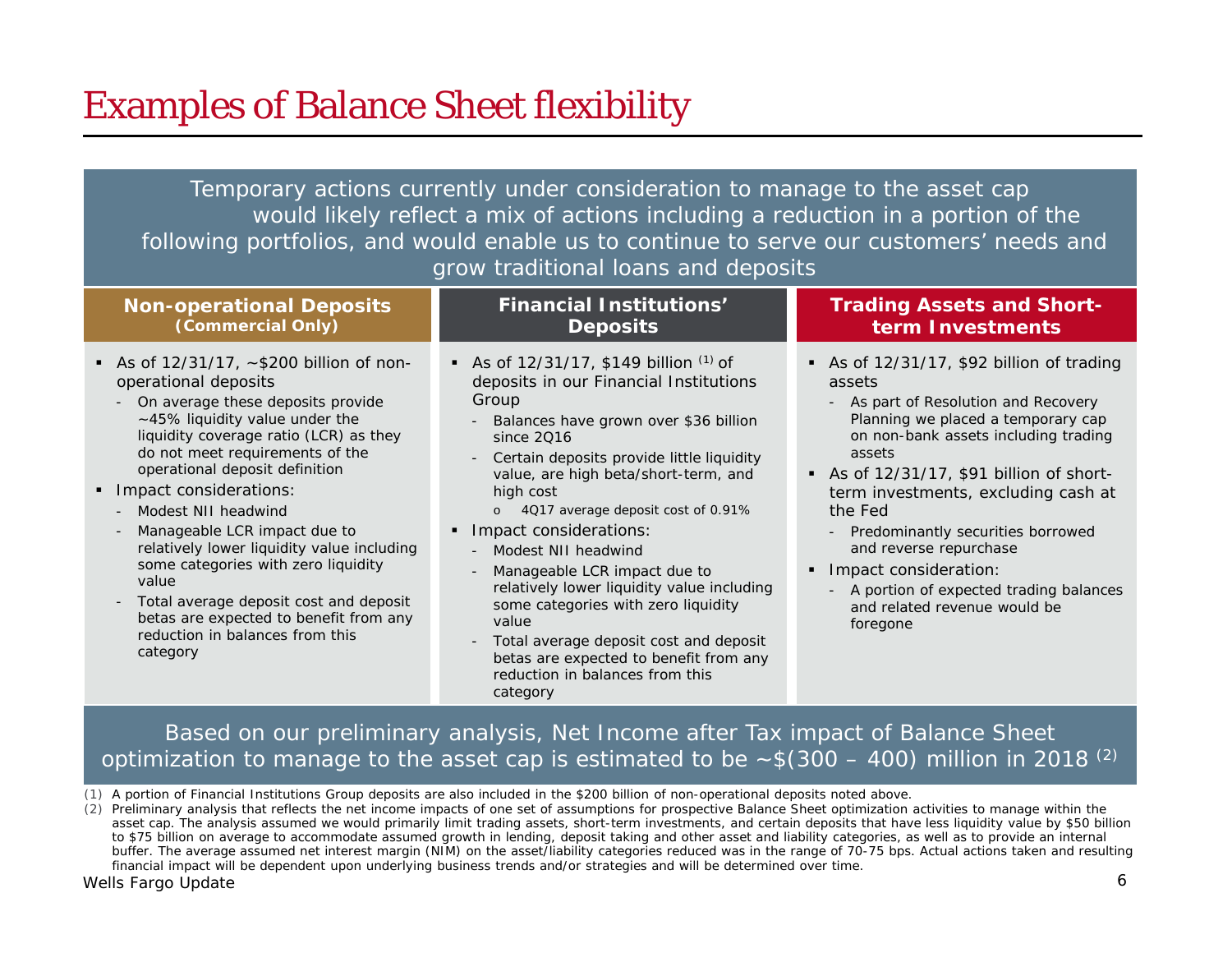## Key questions

### **Key questions and current outlook**

- $\blacksquare$  What will the customer impact be?
	- We will continue to serve our customers' financial needs including saving, borrowing and investing, as we help them succeed financially
	- We have flexibility to manage our Balance Sheet by optimizing certain activities, which could include temporarily pulling back from some activities focused on providing liquidity to market participants including other financial institutions
- $\blacksquare$  Do you have the capacity to address the requirements, and how long will it take?
	- This is priority #1 for the Company, and we will allocate whatever resources are necessary to address the issues citied
	- We are working on augmenting the plans we currently have in place for submission to the Federal Reserve, and after Federal Reserve approval of the plans we will engage independent third parties to conduct a review to be completed no later than September 30, 2018
- $\blacksquare$  When do you expect the Federal Reserve to remove the constraint on your assets?
	- There are a number of key deliverables in the Consent Order.
	- The asset cap will remain in effect until we have adopted and implemented the plans for enhanced governance and risk management, and the first third-party review has been completed to the satisfaction of the Federal Reserve
- Are these new issues that have been identified?
	- These are not new issues. They are related to compliance and operational risk matters that were previously identified by regulators, or were selfidentified
- $\blacksquare$  Are you still committed to your expense savings plans?
	- We are focused on delivering expense savings, and reinvesting in the business as previously disclosed
	- We remain committed to our previously disclosed 2018 expense guidance, as well as our targeted \$4 billion in expense savings by year-end 2019
- ٠ What does this mean for your efficiency, ROE and ROA targets?
	- - Updated annual targets will be disclosed at our May 2018 Investor Day, and will consider the impacts of the 2017 Tax Act, as well as the asset cap
- $\blacksquare$  Will you be able to return more capital to shareholders this year?
	- With ~190 bps of capital above our internal Common Equity Tier 1 target of 10%, as of 12/31/17, we remain committed to returning more capital to shareholders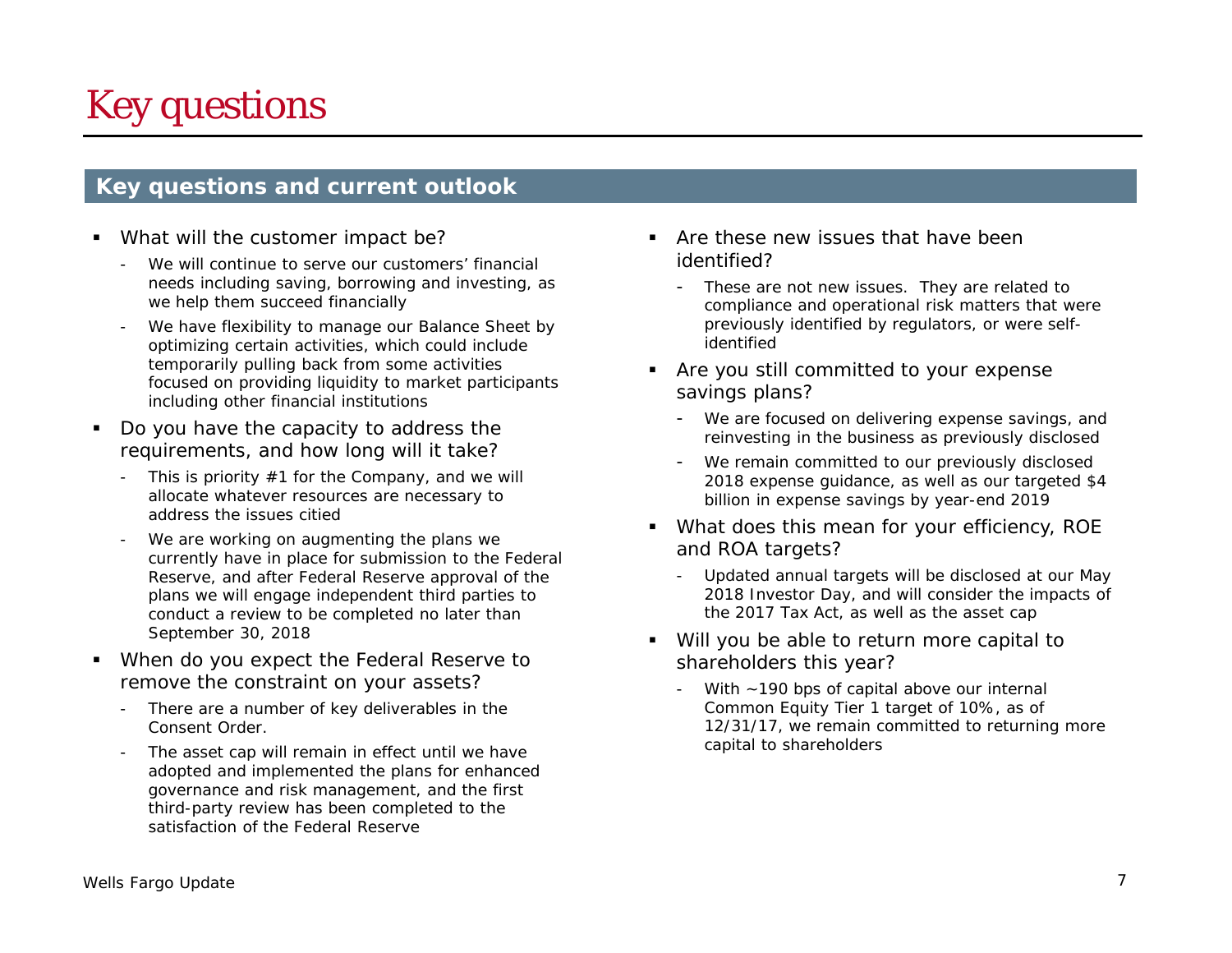## Key takeaways

- We have been focused on the same issues cited by the Federal Reserve, and while we have made meaningful progress we acknowledge additional work is necessary
- We are building on our progress to date, leveraging our experience in risk management in areas where we have excelled, and are confident that we are addressing the issues
- We are committed to meeting the Consent Order requirements and are currently working on our comprehensive Risk Management Program Plan, while the Board develops the Governance Plan, for submission to the Federal Reserve within 60 days
- We believe that our Balance Sheet scale provides us with the flexibility to manage within the asset cap, serve our customers' financial needs including saving, borrowing and investing, and generate a competitive Return on Equity (ROE)

We take the Consent Order very seriously and we will successfully complete the work that we have started, as we continue on the path towards building a better Wells Fargo